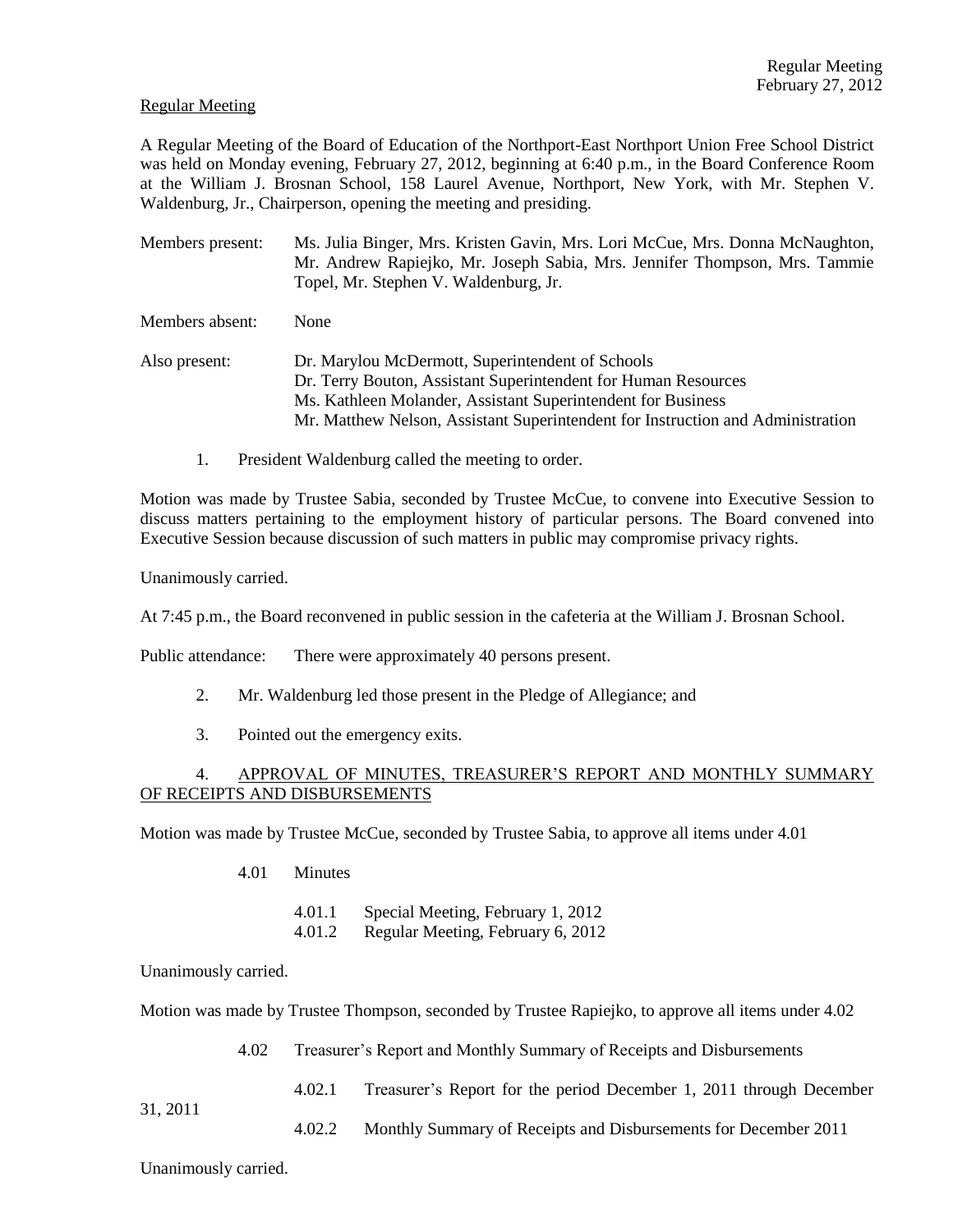4.03 For Information: Claims Auditor's Report for Warrant and Schedule of Claims for payments dated:

December 2011 (Wire Transfer Report), December 2, 2011 (Payroll Trust & Agency Warrant), December 15, 2011 (Accounts Payable Warrant), December 16, 2011 (Payroll Trust & Agency Warrant), December 30, 2011 (Accounts Payable Warrant), December 30, 2011 (Payroll Trust & Agency Warrant), December 2011 (Claims Audit Report)

### 5. SPECIAL REPORT/ANNOUNCEMENTS FROM THE SUPERINTENDENT

5.01 Accomplishments of Staff and Students

5.01.1 Mr. Robert McGrath, District Chairperson of Science, introduced Eric Drewitz, Science Department Student of the Month.

Mr. McGrath stated that Eric has taken all four core science courses, four years of science research, and three advanced placement sciences, scoring with distinction in every course and earning a remarkable eleven credits in science over a four year period. Eric plans to attend Oswego University and he would like to earn a Ph.D. in Atmospheric Science/Meteorology. Ultimately, he would like to work for the National Weather Service in Upton, NY, conduct Atmospheric Science research at a major university, or work as a Climate Scientist at the Climate Prediction Center. Mr. McGrath stated that Eric has been a key member of the Science Olympiad team, taking on the responsibility of "training" other students for various events. Fueled by an interest in Long Island's aquifer system and drinking water contamination, Eric completed a research project in  $10^{th}$  grade designed to determine which type of sediment absorbs ammonium ions most efficiently. Eric's results provided scientists with a better understanding of the processes involved in the transport and nitrification of ammonium and how much total nitrogen is lost to the surrounding soil. Mr. McGrath stated that Eric combines integrity with a sense of certainty about who he is, and his self-motivation and disciplined work habits are what drives him to succeed. Mr. McGrath stated that Eric is one of Northport's shining science stars.

President Waldenburg and Superintendent McDermott congratulated Eric on his achievements and presented him with a commendation from the Board.

5.01.2 Mr. Robert McGrath, District Chairperson of Science, introduced Aidan Dwyer, Outstanding Achievement in Science Award Winner

Mr. McGrath stated that Aidan was named one of twelve students to receive the 2011 Young Naturalist Award from the American Museum of Natural History. He has been referred to as an "innovator", and an "internet sensation". Aidan investigated the mathematical relationship between the arrangement of branches and leaves in deciduous trees and their ability to collect sunlight. This led to the realization that these species utilized the Fibonacci Sequence in their branch and leaf design. After computer analysis, Aidan discovered that his Fibonacci tree design surpassed the performance of conventional methods in sunlight collection. Mr. McGrath stated that since winning the American Museum of Natural History Young Naturalist Award, Aidan has presented to hundreds of people at two conferences; one hosted by PopTech, and at the World Future Energy Summit in Abu Dhabi where he received a Young Future Leader Award. Two weeks ago Aidan was invited to participate in the  $2<sup>nd</sup>$  annual White House Science Fair where he had the opportunity to discuss his research with President Obama.

President Waldenburg and Superintendent McDermott congratulated Aidan on his achievements and presented him with a commendation from the Board.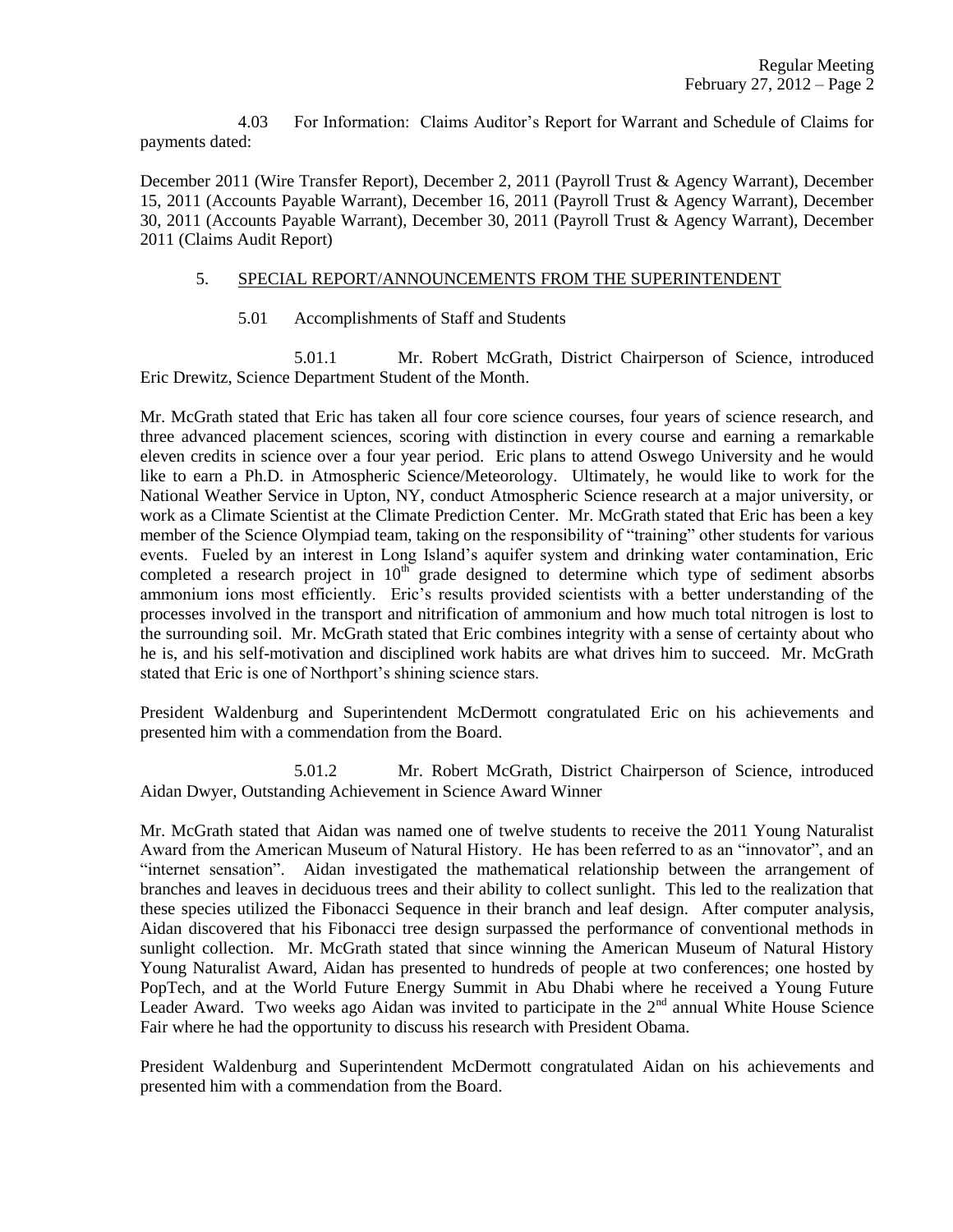- 5.02 Review of Instructional Initiatives in the following areas:
	- 5.02.1 Science

Mr. McGrath reviewed the Science Initiatives from 2010-2011 and the Science Initiatives for 2011-2012. Mr. McGrath stated that at the elementary level the initiatives are to utilize Moodle to post Anchor Activities and revise current elementary science curricula to include opportunities that explore and discover the scientific method; Common Core Learning Standards in ELA and Mathematics will be utilized more fully with Science learning as a greater use of comprehension and writing assessments leads to better understanding for students within and across the disciplines; and to continue to expand professional development opportunities through instructional technology that encourages the expansion of the elementary science fairs in each building. The Intermediate Level Science initiative it to formulate guidelines and procedures for implementing an all Regents level curriculum in eighth grade beginning (with 50%) in September 2012. Mr. McGrath stated that the goal for 2012-2013 eighth grade enrollment will be twenty percent Living Environment, thirty percent Earth Science, and fifty percent Intermediate Level Science. Mr. McGrath noted that the open enrollment recommendation process will be based on a review of NWEA math and reading scores, and strong emphasis on teacher recommendation. The Commencement Level Science initiatives are to utilize professional development to design and implement new scientific investigation(s) courses that promote a culture of academic respect across the grade levels, and to continue to align midyear assessments with current curriculum and seek to promote a level of collegiality that encourages mutual teacher/student respect. Mr. McGrath reviewed the data for the Grade 4 Science Assessment, Grade Eight Intermediate Level Science Assessment, Physical Setting Earth Science Regents Exam, Living Environment Regents Exam, Physical Setting Chemistry Regents Exam, Physical Setting Physics Regents Exam, Northport High School AP Science Exams, and International Baccalaureate Science Exams.

There was a discussion regarding the middle school science curriculum, science assessment data, advanced Regents diploma, and the science research program.

President Waldenburg thanked Mr. McGrath for his informative report.

5.04 The President of the Board reviewed the upcoming meetings of March  $5<sup>th</sup>$ , March  $19<sup>th</sup>$  and March  $26<sup>th</sup>$ .

# 6. COMMUNICATIONS

There were no communications to the Board

#### 7. PUBLIC PARTICIPATION

Name Comment

Cathie Josephson Asked why Sign Language is not offered at the high school and how would the Parent District know if there was an interest when there is nothing out asking if there is an interest.

Mr. Matt Nelson, Assistant Superintendent for Instruction, stated that after a number of years with no interest, the course is removed from the catalogue. Ms. Irene McLaughlin, High School Principal, stated that another issue with Sign Language is that it does not satisfy the World Language Requirement and it would purely be an elective. President Waldenburg stated that it is something that the Board should consider and he would like to see it at least offered to students.

Rachel Friedman Stated that there are New York State Standards for Health Education and asked if Parent the District is meeting those standards. Ms. Friedman also stated that it is a lot for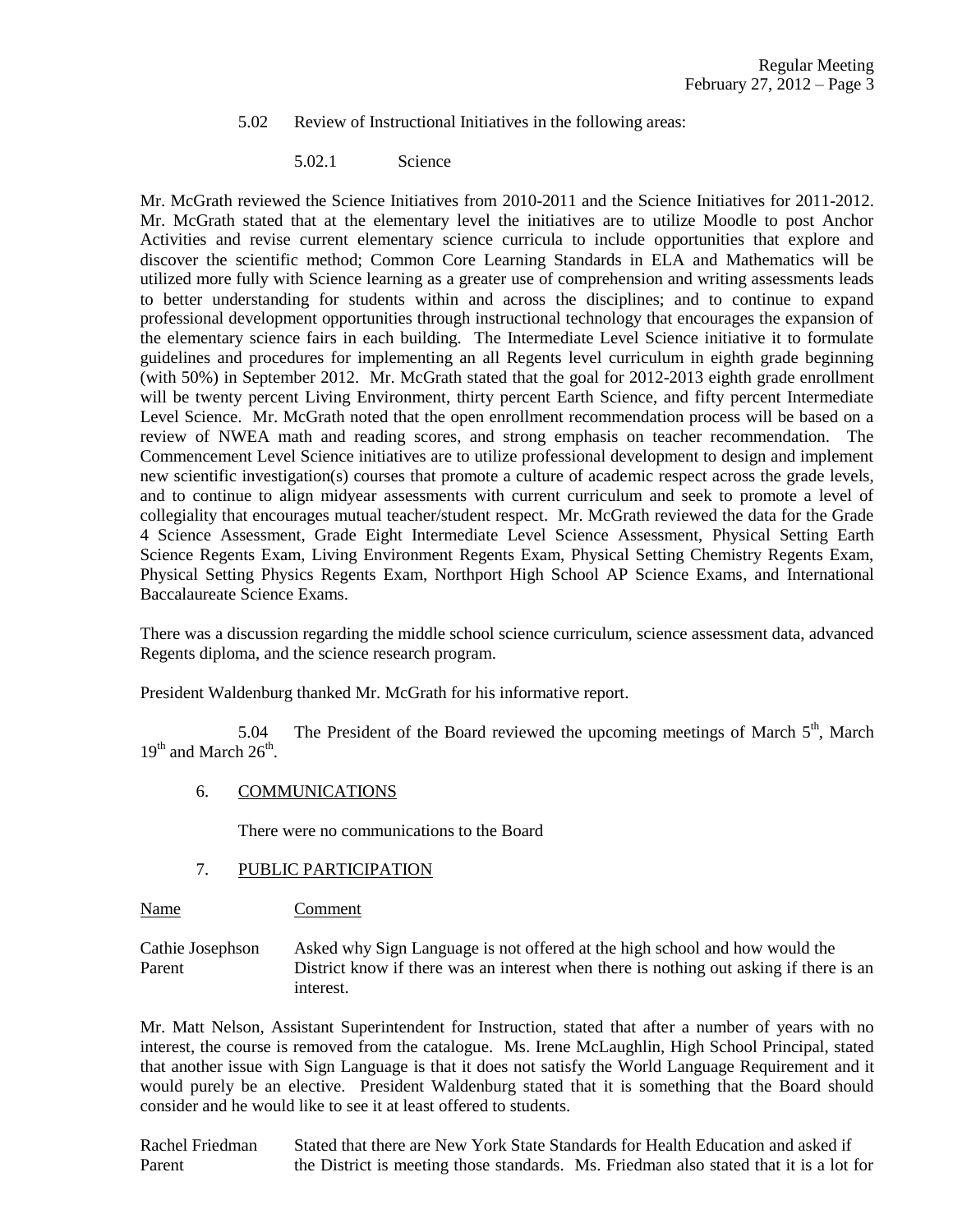the physical education teachers to teacher and that NYS regulation stated that elementary health education shall be taught by regular classroom teachers.

Mr. Drew Cronin, Director of Physical Education and Athletics, stated that the physical education teacher present health topics during the physical education classes without cutting into activity time. Mr. Cronin stated that Ms. Vitale-Hicks and Ms. Braun deliver the puberty and AIDS/HIV curriculum, and the physical education classes educate on healthy lifestyles, nutrition, bullying, decision making and life skills.

Dr. McDermott stated that the health program will be looked at comprehensively and will be restructured to maximize classroom delivery of the curriculum. Dr. McDermott noted that it will be discussed with the elementary curriculum counsel.

### 8. SUPERINTENDENT'S REPORT, GENERAL

Motion was made by Trustee Thompson, seconded by Trustee Sabia, to approve all items under 8. and 9., including Supplemental 8.01.1 (Schedule A, Page 3, #2-5), and excluding severed item 8.01.4 (Schedule D).

8.01 Personnel Schedules, each dated February 27, 2012, and each attached and made part of the official minutes:

> 8.01.1 Schedule A – Certified Staff (including Supplemental A, Page 3, #1-5) 8.01.2 Schedule B – Non-Instructional Staff 8.01.3 Schedule C – Salary Transfers 8.01.4 Schedule D – SEVERED

President Waldenburg announced the retirements of Janet Turner and Paul Quinn, and thanked them for their many years of services to the District.

- 8.02 Adopting the proposed School Calendar for 2012-2013
- 8.03 Receiving for a first reading the following policies:

Trustee Rapiejko requested that new language be put in the Animals in the Schools policy to cover service dogs.

Motion was made by Trustee Rapiejko, seconded by Trustee Topel, to table item 8.03.1

Unanimously carried

8.03.1 TABLED 8.03.2 Policy #5151 – "Homeless Children"

8.04 Approving the following resolution:

"BE IT RESOLVED, that as part of its implementation of the provisions of Education Law §3012-c regarding Annual Professional Performance Reviews of classroom teachers, the Board of Education of the Northport-East Northport Union Free School District hereby adopts the *Danielson's Framework for Teaching (2007 Edition)* Teacher Rubric, which teacher practice rubric has been approved by the New York State Education Department. *Danielson's Framework for Teaching (2007 Edition)* shall be the teacher practice rubric utilized in the annual professional performance review of all classroom teachers across the district, and shall be incorporated in the Annual Professional Performance Review Plan ultimately adopted by the Board of Education upon the completion of pending negotiations with the United Teachers of Northport"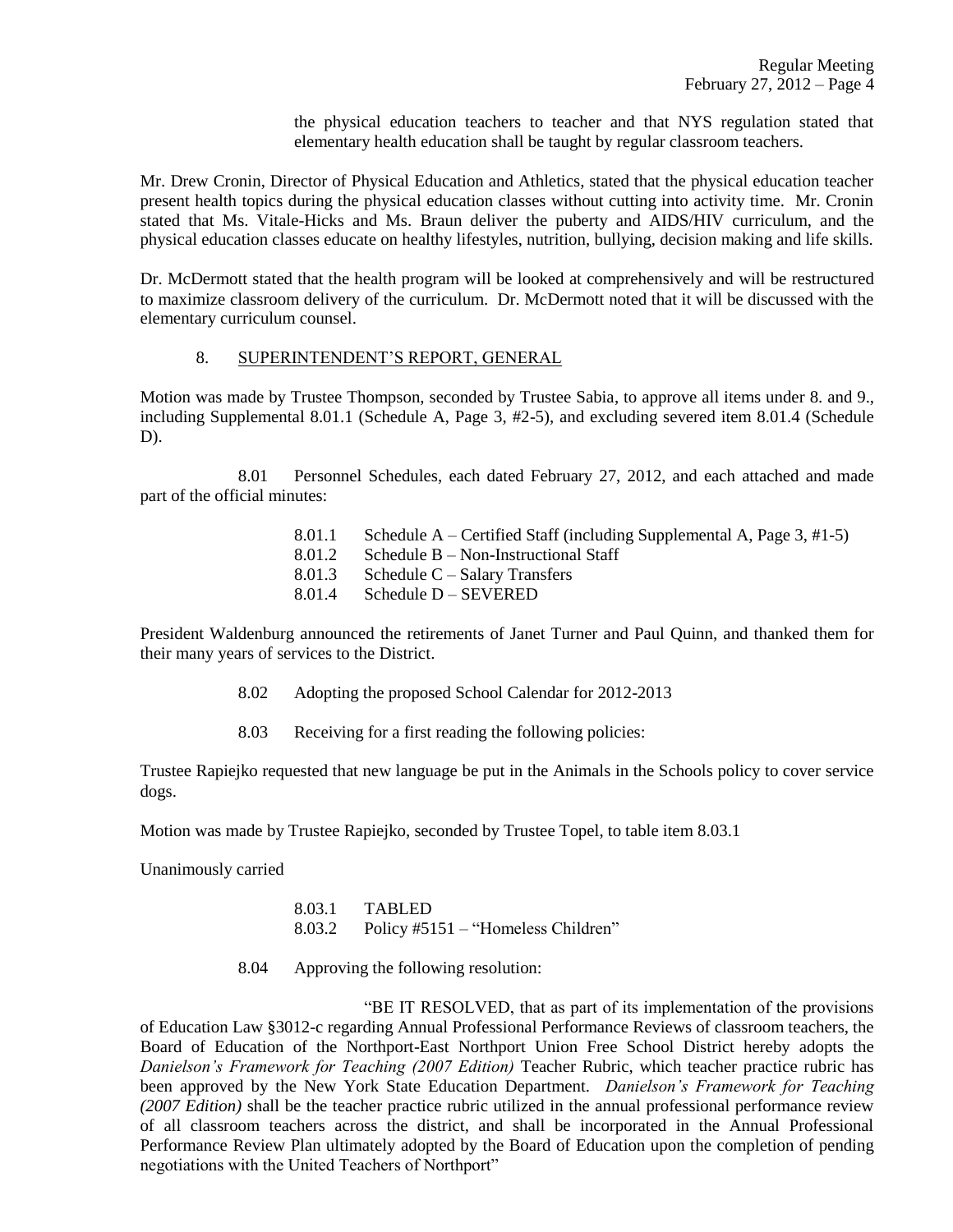#### 9. SUPERINTENDENT'S REPORT FINANCIAL

9.01 Approving transfer of general fund appropriations in the 2011-2012 budget

9.02 Receiving the following donations to the District:

9.02.1 \$50.00 from Donald and Donna McNaughton to the Michael C. Kauffman Memorial Scholarship

9.02.2 \$300.00 from Mark D. Petrone to the Michael C. Kauffman Memorial Scholarship

9.02.3 \$5.00 from Charles and Tara Healy Jr. to the Dora Clark Memorial Scholarship

9.02.4 \$100.00 from Camilo B. Sierra DVM and \$479.00 from various donors received at the 22<sup>nd</sup> Annual Faculty Scholarship Concert to be donated as follows: \$50.00 to the Robert Padgett Memorial Scholarship, \$200.00 to the Dora Clarke Memorial Scholarship, \$279.00 to the Garland Butts Memorial Scholarship, and \$50.00 to the James J. Cassara Scholarship

9.03 Authorizing the Board President to sign a contract with the following school districts to provide health services for Northport-East Northport students attending schools in that district during the 2011-2012 school year:

9.03.1 Amityville Union Free School District, one (1) student attending St. Martins of Tours School @ \$806.00, totaling \$806.00

9.03.2 Jericho Union Free School District, twelve (12) students attending Long Island Lutheran @ \$969.15, one (1) student attending Long Island Luther for four months @ \$387.66, and one (1) student attending Solomon Schechter @ \$969.15, totaling \$12,986.61

9.04 Approving the following resolution:

"RESOLVED, that the Board of Education accept the donation of \$50.00 toward the purchase of supplies for Norwood Avenue Elementary School and increase the 2011-2012 budget code A2110.5030.14.0200 by \$50.00 for this purpose

RESOLVED, that the Board of Education hereby approves an increase in the revenue code A2705 of the 2011-2012 budget by \$50.00 with the understanding that this increase in revenue is the result of matching grant funds made by employees of the Travelers Companies, Inc."

9.05 Approving a request from Ms. Susan Warren-Bachmore to establish "The Jesse Warren Memorial Scholarship Fund, aka JTG Scholarship Fund"

9.06 Establishing the 2011-2012 health service charge for out-of-district students attending non-public schools at \$695.45 per pupil and that the Superintendent be authorized to execute contracts with the school districts indicated in the attached memorandum in the amounts specified

9.07 Receiving the Updated 2011-2012 Districtwide Five Year Capital Projects Improvement Plan, and authorizing the administration to continue planning for a separate proposition seeking authorization to expend funds from the capital improvements fund

There was a discussion regarding capital reserve funds, general maintenance repairs and budgeting for repairs, boiler upgrades, window replacement, energy performance contracts and the recommendations in the five year plan.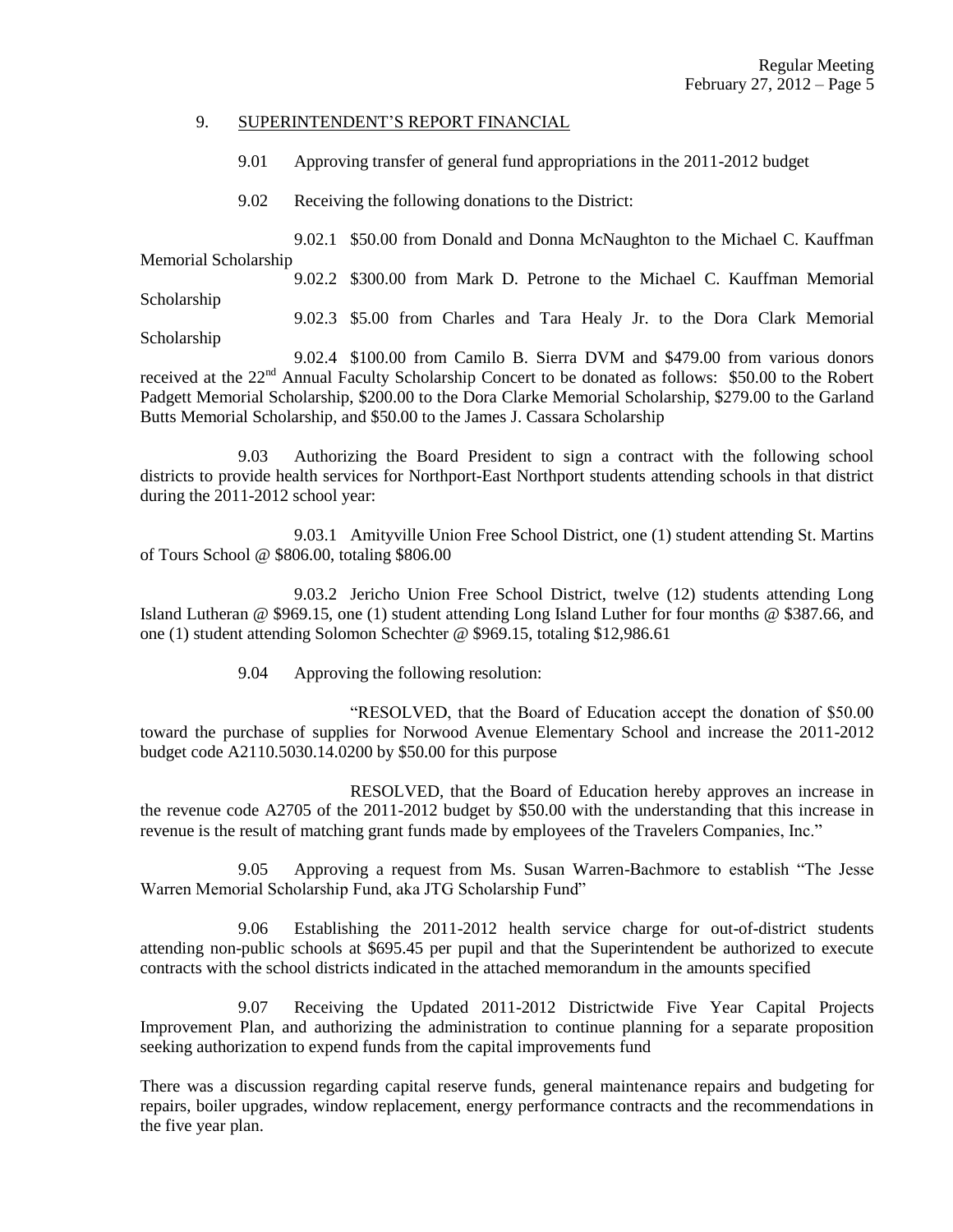At 10:30 p.m., motion was made by Trustee Sabia, seconded by Trustee Rapiejko to extend the meeting.

Unanimously carried.

9.08 Receiving the Initial Risk Assessment Report for the Period Ending December 31, 2011 from the District's Internal Auditors R.S. Abrams & Co. LLP

Vote on Trustee Thompson's motion to approve all items under 8. and 9., including Supplemental 8.01.1 (Schedule A, Page 3, #1-5), and excluding severed item 8.01.4 (Schedule D) and tabled item 8.03.1 was unanimously carried.

Motion was made by Trustee McCue, seconded by Trustee Thompson, to approve item 8.01.4 (Schedule D)

8.01.4 Schedule D – Extra Pay

Vote on Trustee McCue's motion to approve item 8.01.4 (Schedule D) was as follows:

- YES: Ms. Binger, Mrs. Gavin, Mrs. McCue, Mrs. McNaughton, Mr. Rapiejko, Mrs. Thompson, Mrs. Topel, Mr. Waldenburg
- NO: Mr. Sabia

Motion passed.

#### 10. SUPERINTENDENT'S REPORT – FOR INFORMATION ONLY

- 10.01 Schedule I Home Instruction
- 10.02 Student Activity Account Reports for December 2011 from:
	- 10.02.1 Northport High School
	- 10.02.2 East Northport Middle School
	- 10.03.3 Northport Middle School
- 10.03 Investment Report for December 2011
- 10.04 Collateral Schedule for December 2011
- 10.05 Bank Reconciliation Report for December 2011
- 10.06 Monthly Revenue and Budget Status Report for December 2011
- 11. UNFINISHED BUSINESS
- 12. NEW BUSINESS
- 13. ADJOURNMENT

At 10:36 p.m., motion was made by Trustee McCue, seconded by Trustee Thompson, to adjourn the Regular Meeting and convene into Executive Session to discuss matters pertaining to the appointment of a particular corporation.

Unanimously carried.